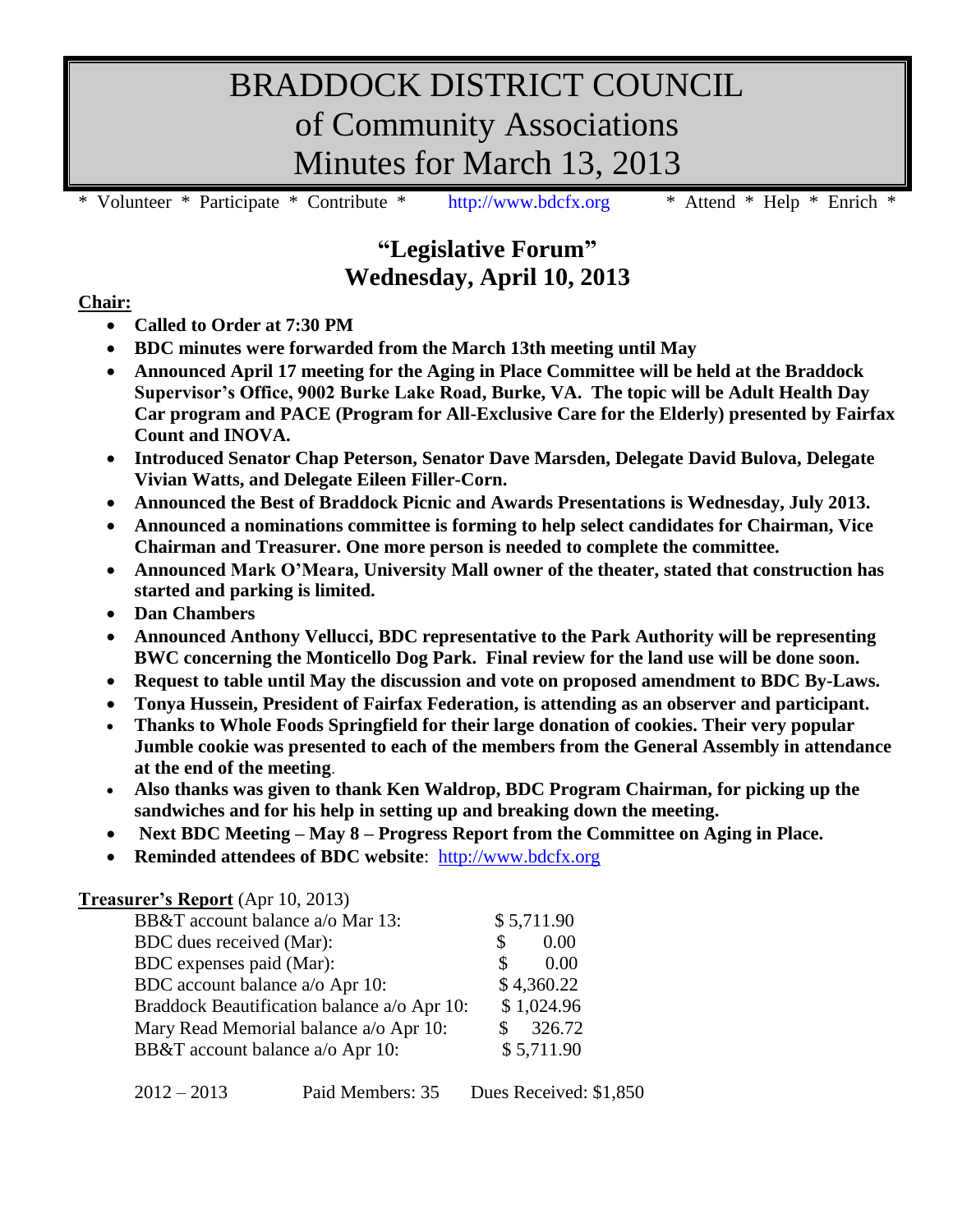#### **Supervisor John Cook, Braddock District**

- Final application has been filed for the Monticello Dog Park**.**
- Storm water ordnances zone since 1976 has changed 430 times in Fairfax County. Fairfax Water Commission wants to do a new publication but is still waiting for procedures to treat storm runoff. No date for the revised procedures yet. This ordnance is a big deal in Fairfax County because it will affect many people. The restriction will deal with anything being built. The water will have to be captured even if it is an addition to your home. Public lands will also need to build drains for the water run-off.

### **Legislators:**

# **Senator Dave Madsen, 37th District**

 Discussed the Transportation Bill. Mentioned that is his district the roads and bridges are in ok shape by taking money from other parts of Virginia and used it for maintenance. Keeping taxes low worked well for his district of Virginia. It did not sound good to pay a gasoline tax. We must be responsible for ourselves and expand business. Virginia has dropped to  $33<sup>rd</sup>$  on the list being business friendly.

## **Delegate Dave Bulova, 37th District**

- Two major accomplishments during this past session, Transportation and Medicaid. The Governor opened up a large log jam concerning transportation. It had been 27 years since a resolution regarding transportation has been resolved. Next a solution was found with Medicaid, A process was set up with benchmarks and once met and certified could go forward for approval.
- Another topic that did come up during this session was concerning school safety. The question was raised should we have armed school resource officers. Fairfax County currently does have armed resource officers for middle and high schools but not elementary schools. EPA wants Virginia to clean up the Chesapeake Bay in 15 years. Be sure to read session highlights.

# **Senator Chap Peterson, 34th District**

 Against Transportation Bill because he did not feel it would help Virginia. He feels that users of gasoline that drive through Virginia should be responsible to pay a gas tax for use. He is opposed to the new formula for sales tax. Under this plan 6% of Northern Virginians will have a different sales tax rate. And taxing hybrids is not the only solution.

# **Delegate Vivian Watts, 41st District**

• Has been a strong transportation proponent and has great tenacity for her constituents. There is no money for local roads and effective July 1 there will no longer be a gas tax. The budget needs to define the need of each region. See attached link for her briefing. <http://www.vivianwatts.com/documents/TransportationinVirginiaApr2013.pdf>

# **Delegate Eileen Filler-Corn, 39th District**

 Some bills concerning educations especially SOL retakes. Also concerned about dedicated fees for VRE. A budget amendment concern track access fees and will keep fighting for this item. He mentioned breast density and to have better communication between doctors regarding mammograms. Also a champion for high education.

## **Delegate David Albo, 42nd District**

• Delegate Albo arrived during speaker talks and sat in the audience. He participated in several discussions, including contributing additional info on the new transportation bill and Medicaid.